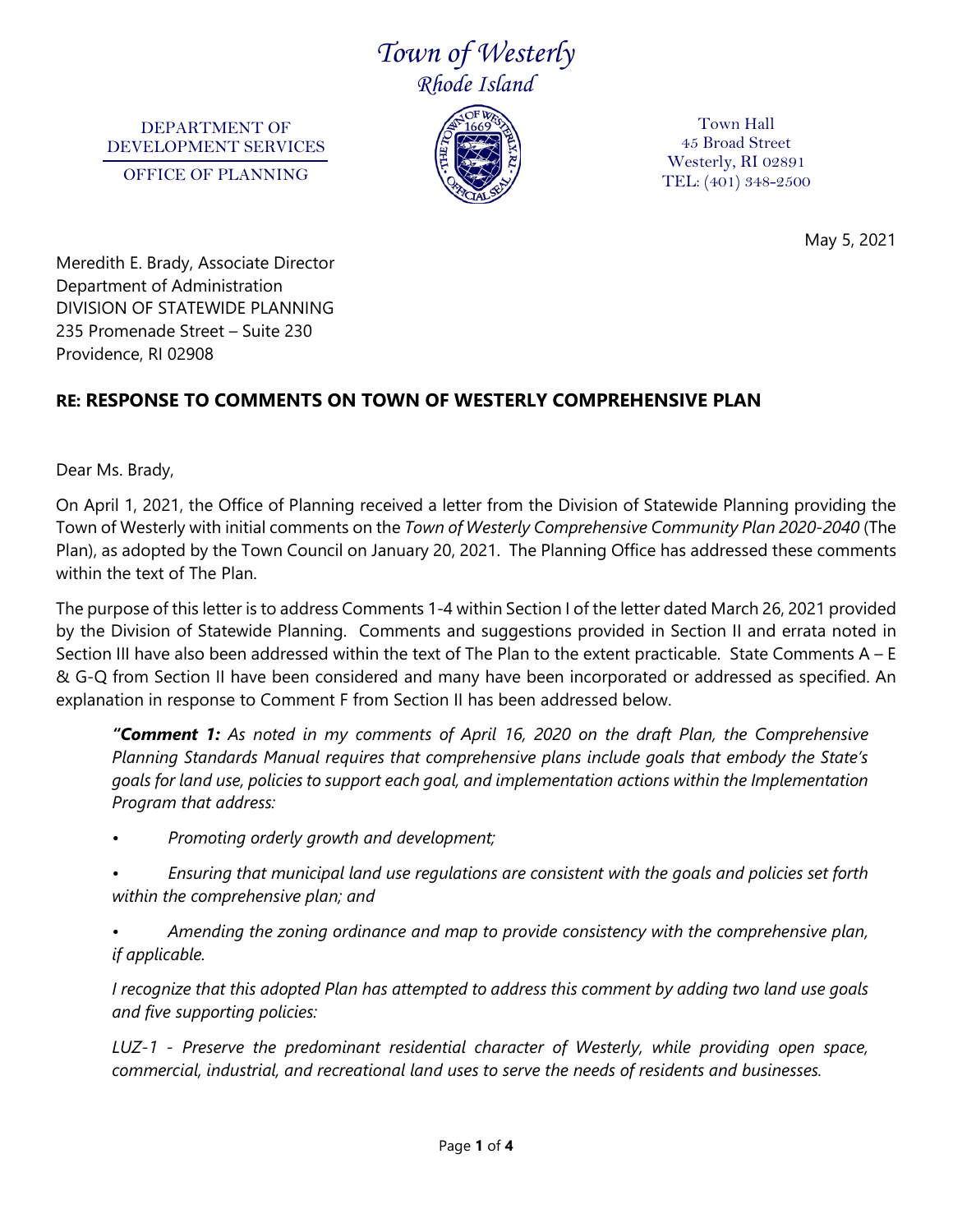*LUZ-2 - Develop a planning framework that prepares the community for extreme weather events and impacts of sea level rise, storm surge, and flooding.* 

*While commendable, I must note that LUZ-2 and its three associated policies are specific to Hazard Mitigation and Climate Change, as opposed to general land use.* 

*Westerly has taken a unique approach in this Comprehensive Plan insofar that it depends on its topical elements to provide all the implementation actions to support the Land Use Element. As the Plan states, "The Comprehensive Plan should be viewed holistically because, taken together, its various elements reinforce each other and present a comprehensive and coherent view of Westerly's land-use policy." Table 7. Land Use Provisions lists the various policies and actions related to land use in the Plan's topical elements.*

*While I appreciate the progress Westerly has made in meeting this requirement, it does not appear to satisfy the standard in the following respects.*

*First, the two land use goals and associated policies do not sufficiently embody the goals and policies of the State related to land use. Goal LUZ-2 and policies would be more appropriately included in the Hazard Mitigation and Climate Change Element.*

*Second, the Implementation Program does not contain an action to amend the zoning ordinance and map to provide consistency with the Future Land Use Map (FLUM). In particular, the adopted Plan has identified multiple inconsistencies between the existing zoning and the FLUM that had not been identified in the draft.*

*Suggestion: First, add one or more additional broad-based land use goals and policies.*

*Second, at a minimum, the Plan must contain an action or actions specifically addressing amending the*  zoning ordinance and map to provide consistency with the FLUM, especially as noted on Table 6. *Overview of Zoning Inconsistencies with Future Land-use. Per the Comprehensive Planning Standards Manual, the Implementation Program must:* 

*Include a schedule by which the zoning ordinance and zoning map will be amended to provide consistency with the comprehensive plan by specifying the amendments that will be undertaken to bring consistency with the comprehensive plan*

*I* encourage the Town to include other actions specific to land use and zoning in the Land Use Element *and Implementation Program as well."*

**Town of Westerly Response:** See details of revisions on pages 48-56, Section 3.6.1 "Future Land-Use Categories" with rearranging text for clarity between changes to existing zoning and changes due to inconsistencies between zoning and FLUM; a new title for Table 5; revisions to Section 3.6.2 – Inconsistencies; edits to Table 6 explaining intended schedule for changes; and new details added to Section 3.7 – Land-Use Goals, Policies and Actions on pages 64-65.

## *(excerpts attached)*

*"Comment 2: There appears to be an inconsistency in the number of LMI units needed at buildout. On page 168 the Plan states, "…at the time of buildout, the Town would face a deficit of 883 affordable LMI housing units." This is reiterated in Table 4-16 Existing and Projected LMI Housing Deficits. However, on page 170, Table 4-17 Affordable Housing Production Projections by Household Type, 2020-2040 states in the column labeled "Supply Needed" that the needed number of LMI units is 499. We*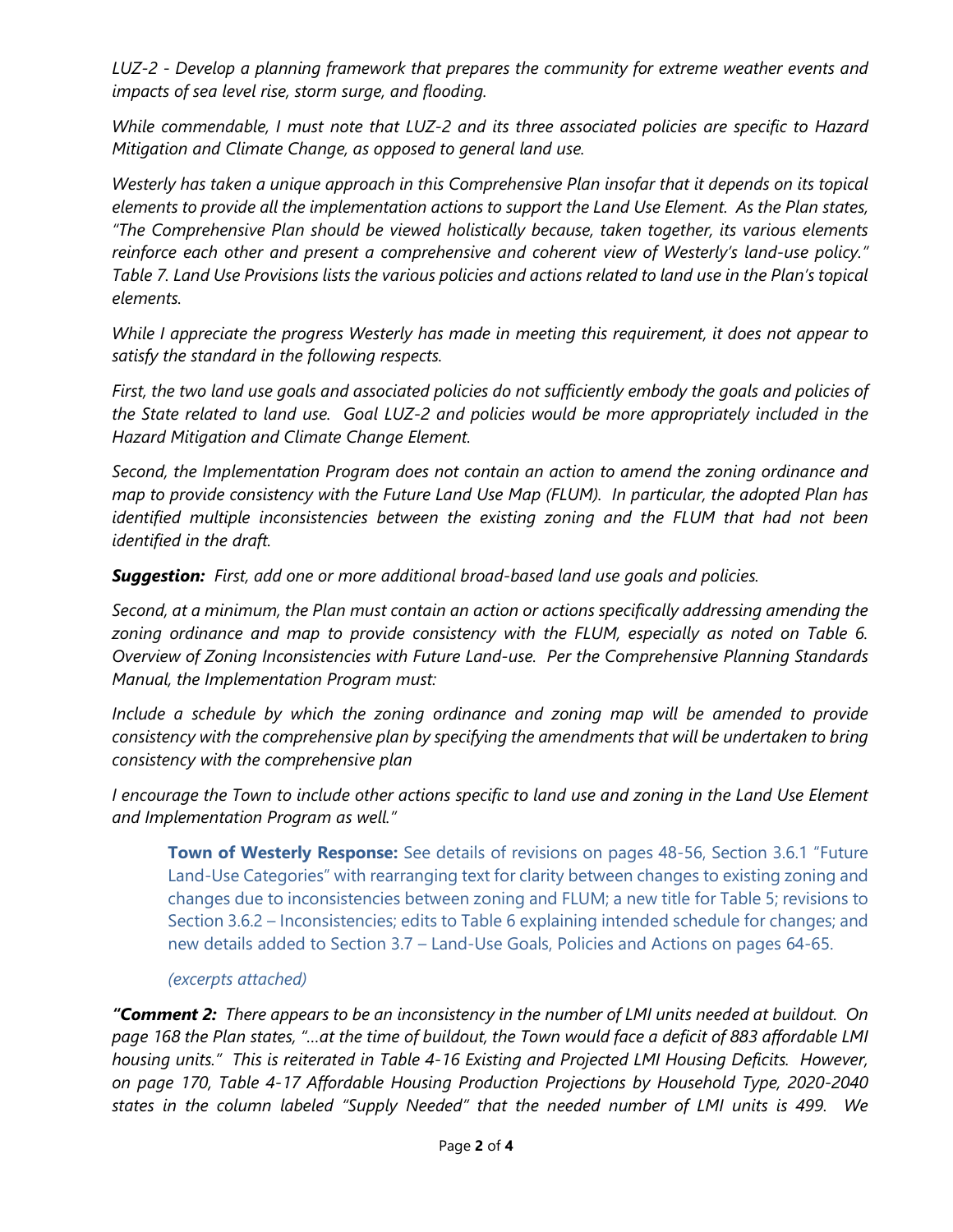*understand that the two tables use different data sources and may not count the same populations but the inconsistency between these tables is at best confusing, and potentially misleading.*

*Suggestion – The inconsistency between these tables must be resolved. This could be done by revising one or both tables, or, if appropriate, specifically stating that Table 17 presents a subset of the total 883 LMI housing unit needs."*

**Town of Westerly Response:** Modifications of both Table 4-16 and 4-17 have been made. Table 4-16 clearly identifies LMI Deficits for 2010, 2017, and Build-out separately. Table 4-17 clearly identifies the data as production for the *"underserved segment of Westerly households,"* and further clarifies this by identifying the percent of total supply needed (which is 883).

*"Comment 3: Housing Strategy 1.3 Mixed Residential & Commercial Use (page 175) states, "When mixed residential and commercial uses, under the current zoning requirements, are combined and applied to portions of available undeveloped land, approximately 20 residential units could be developed." This appears to conflict with the second bullet on page 181 that states, "Modification of the Zoning Ordinance to allow accessory apartments in commercial zoning districts has been eliminated as a strategy due to the incompatibility of small-scale housing units within the context of large commercial structures."*

*Suggestion: Clarify the present and intended future status of mixed-use commercial/residential development."*

**Town of Westerly response:** At page 175 added the sentence *"With the introduction of new mixed-use provisions, the number of LMI units may increase."* At page 181, edits clarify that the housing production strategies have changed from so-called accessory apartments in commercial zones to a strategy of mixed residential and commercial as the primary use in the commercial zones. It now reads: *"•Modification of the Zoning Ordinance to allow a mix of residential and commercial as a primary use in commercial zoning districts has replaced the concept of accessory apartments in the commercial zone as a strategy. …"*

*"Comment 4: As noted in my comments of April 16, 2020 on the draft Plan, the Comprehensive Planning Standards Manual requires that comprehensive plans illustrate the effects of sea level rise on saltwater marshes, including potential losses and migration areas, by including maps showing:*

*• The marsh areas within the community that are likely to be lost in the event of 1', 3', and 5' of sea level rise, and*

*• The areas within the community to which marsh is likely to migrate in the event of 1', 3', and 5' of sea level rise.* 

*Although the Plan does include a map displaying sea-level rise, it does not appear that information on the loss and migration of mashes has been included.*

*Suggestion: Add a map specific to marsh loss and marsh migration."*

**Town of Westerly response:** Three (3) new Hazard maps have been added to the Mapped Figures at the end of the document (HAZ-M4, HAZ-M5, and HAZ-M6) depicting the SLAMM model provided by RIGIS. A reference to these maps has also been added to Subsection 9.1.7.